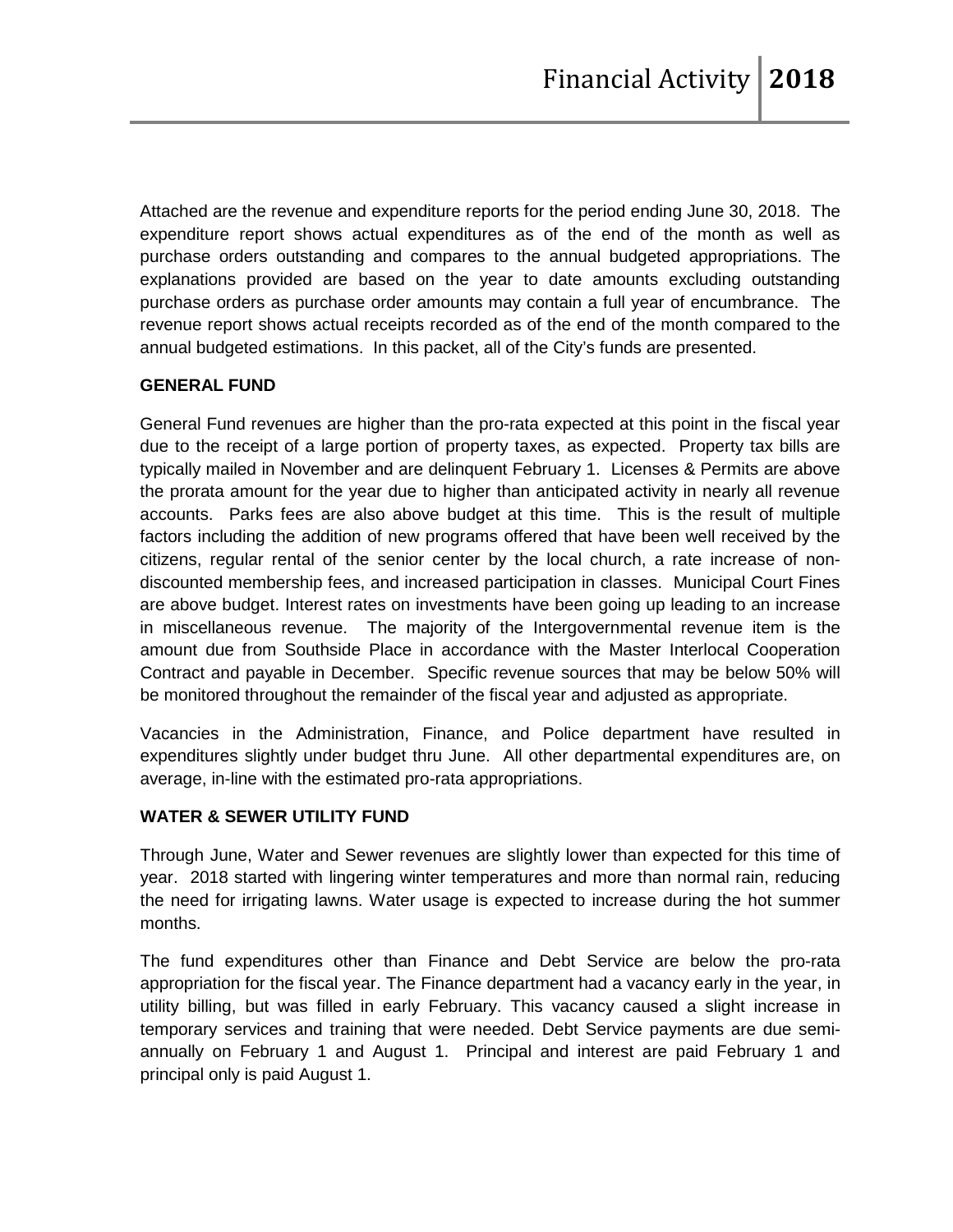#### **SOLID WASTE FUND**

Solid waste collection revenues are on target for this point in the year. Sales of Recyclables; however, has declined in the U.S. which has led to the City now having to pay for our recyclables to be disposed. This has led to a dramatic decrease in sale of recyclables revenue as well as a significant increase in disposal fees for the year. Curbside Recycling equipment maintenance is higher than expected at this time of the year due to a backhoe that was damaged during Harvey in 2017. Reimbursement was received from TML in 2017; however, the final repair bill was not received and paid until 2018.

## **TECHNOLOGY MANAGEMENT FUND**

Technology is integral to the City's ability to provide efficient and necessary services to the citizens. The Technology Management Fund was created to centralize those expenditures, consolidate the management of the resources needed to maintain existing systems and to deploy new solutions.

Revenues are as expected for the current period. Overall expenditures are slightly above the prorata portion for this point in the fiscal year. The main contributing factors are paying annual contracts at the beginning of the year along with continual replacement of desktop computers.

### **VEHICLE REPLACEMENT FUND**

The Vehicle Replacement Fund finances the purchase of vehicles routinely used in providing City services. Each department makes contributions to the fund based on the estimated life and replacement cost of the vehicles it uses. The fund purchases vehicles when a combination of age and repair cost indicates the machine or vehicle has reached the end of its service life; therefore, the expenditures patterns do not follow the pro-rata model. To date, 3 police vehicles have been replaced that were accounted for in the budget and a purchase order has been issued for the replacement ambulance that has yet to be received by the City.

### **EQUIPMENT REPLACEMENT FUND**

The Equipment Replacement Fund finances the purchase of equipment routinely used in providing City services. The fund operates in the same manner as the Vehicle Replacement Fund in that each department makes contributions to the fund based on the estimated life and replacement cost of the equipment it uses. The fund purchases equipment when a combination of age and repair cost indicates the equipment has reached the end of its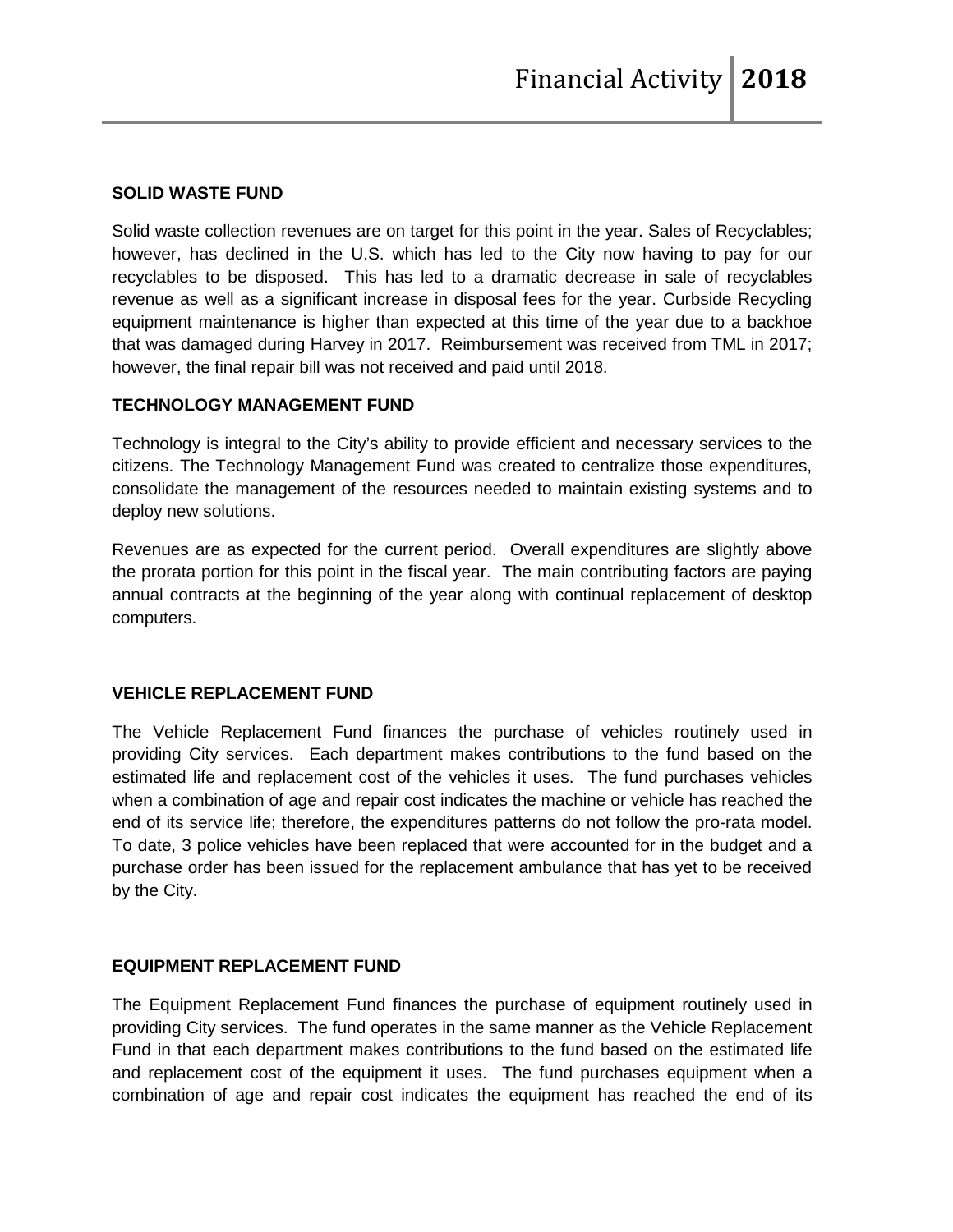service life; therefore, the expenditures patterns do not follow the pro-rata model. Due to increase interest rates and equipment trade in the City is above budget in the revenues. To date, the majority of the funds have been spent by the Parks Department. The most notable expenses would be the Lily Pad Entry Pads and the replacement of 2 treadmills and 2 AMT's which were budgeted. There have also been emergency purchases in the amount of \$15,210 for the Recreation Center pool pump and check valve and the Prominent Chemical Controller. The estimated \$55,000 in the 2018 budget for the Diamond Brite pool finish has now been deferred to 2019. The largest budget item i, underground storage tanks, was just approved by Council and will be installed in the near future.

### **EMPLOYEE BENEFIT FUND**

The Employee Benefit Fund facilitates accounting and oversight for the cost of healthcare, Worker Compensation, dental plans, employee tuition, and other benefits. Total revenues and expenditures are below normal for the period due to vacancies across several departments.

### **DEBT SERVICE FUND**

The Debt Service Fund is established by ordinances authorizing the issuance of general obligation bonds and Certificates of Obligation. The City uses debt financing to fund large capital investments. Streets, drainage, water and wastewater systems are all constructed with borrowed funds. Property tax dollars do not finance all of the City's bonded debt service. The Water and Sewer Fund also provides funds to repay debt. Funding the 2018 debt service payments requires an ad valorem tax rate of \$.12466 per \$100 of assessed value in tax year 2018, a decrease of 5% or \$0.00657 per \$100. Debt Service payments are due semi-annually on February 1 and August 1. Principal and interest is paid February 1 and principal only is paid August 1.

### **CAPITAL PROJECT FUNDS**

Capital Project Funds are used to account for the purchase or construction of equipment, property, and buildings. These funds are usually created to account for a single project or a related group of projects and are closed when the projects are completed. West University Place has 3 active capital project funds. They are Capital Project, Transportation Improvement, and Water & Sewer Capital. Again, revenues are above projected budget due to the increased interest rates. The majority of the capital projects in the 2018 budget have not yet begun construction so expenditures are well below the pro-rata expected at this point in the fiscal year; however, professional services for the Buffalo Speedway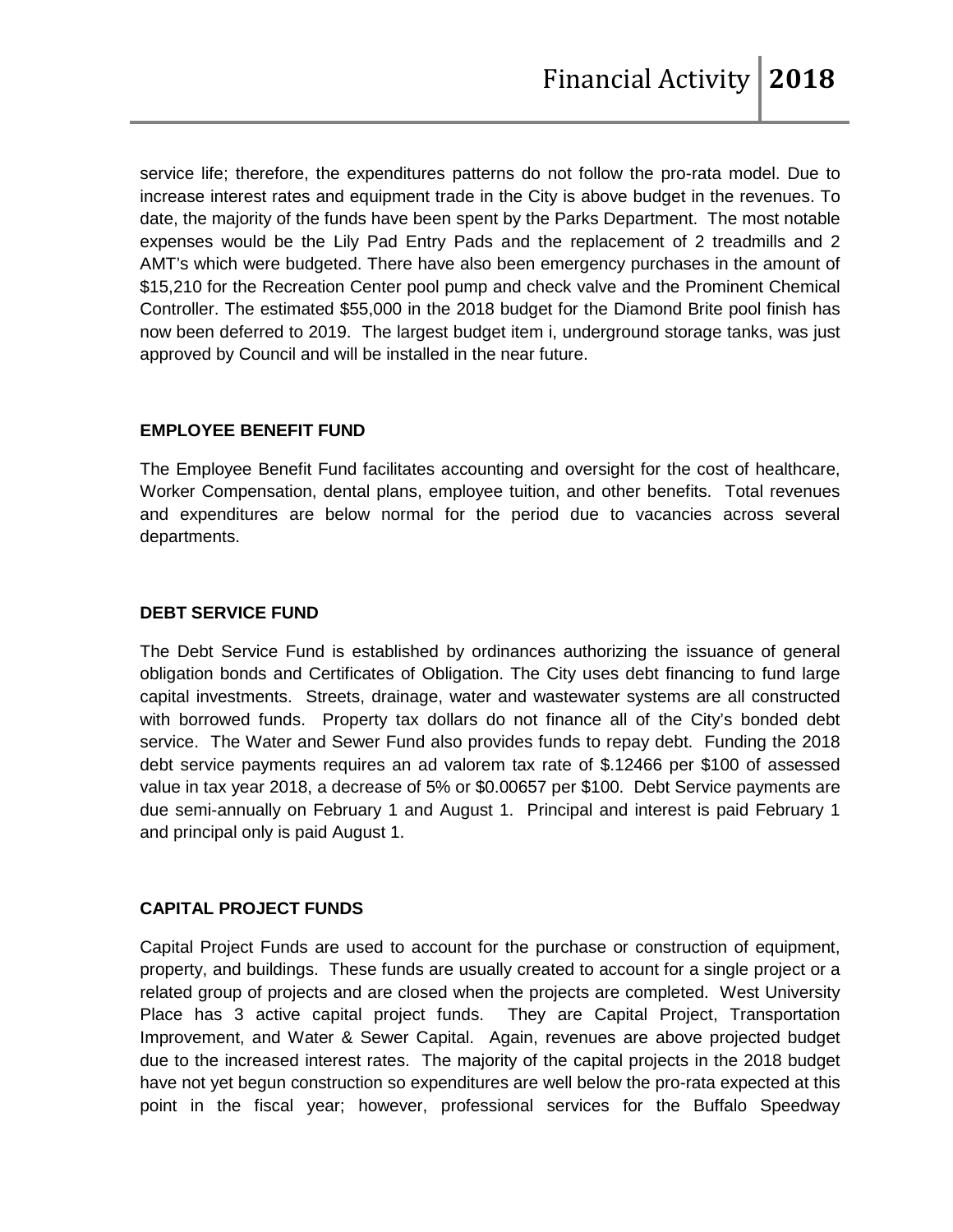reconstruction have been incurred to date in both the Transportation Improvement fund and the Water & Sewer Capital fund.

### **SPECIAL REVENUE FUNDS**

Special Revenue Funds are created to account for the proceeds from specific revenue sources that are restricted to expenditures for specific purposes. The City has 10 active Special Revenue Funds in 2018. Not all expenditures can be anticipated enough to include in the original budgeting process. Budget amendments, if necessary, will be made at year end to reconcile any affected accounts. One noteworthy project to mention is the Jennie Elizabeth Hughes Park that has just began construction and is being funded through the Parks Donation and Friends of West U Parks funds. This project is anticipated coming in under what was originally budgeted for in 2018. The other significant special revenue fund is the METRO General Mobility Fund and revenues based on sales tax collections are tracking on budget.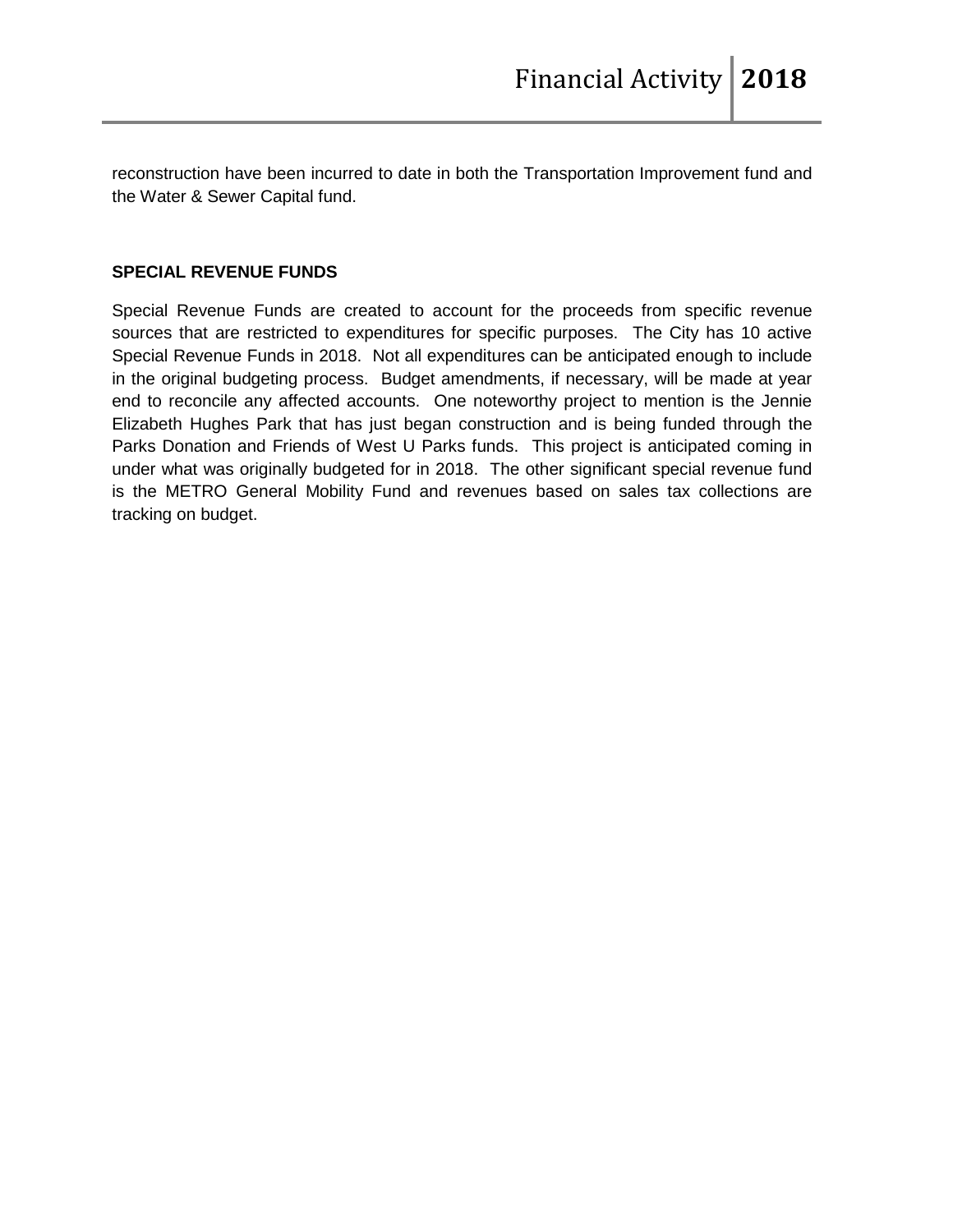#### **City of West University Place GENERAL FUND June 30, 2018**

|                                  | Original<br><b>Budget</b> | Amended<br><b>Budget</b> | <b>YTD Actual</b> | Outstanding<br><b>Purchase</b><br><b>Order Amount</b> | Amount<br>Remaining | YTD Actual as Orders as a %<br>a % of Budget | <b>YTD Actual +</b><br>Outstanding<br><b>Purchase</b><br>of Budget |
|----------------------------------|---------------------------|--------------------------|-------------------|-------------------------------------------------------|---------------------|----------------------------------------------|--------------------------------------------------------------------|
| <b>REVENUES</b>                  |                           |                          |                   |                                                       |                     |                                              |                                                                    |
| Taxes                            | 14,013,129.00             | 14,013,129.00            | 12,396,518.60     |                                                       | 1.616.610.40        | 88.46%                                       | 88.46%                                                             |
| Licenses & Permits               | 525,900.00                | 525,900.00               | 325,334.99        |                                                       | 200,565.01          | 61.86%                                       | 61.86%                                                             |
| <b>Fines &amp; Forfeitures</b>   | 139,000.00                | 139,000.00               | 101,572.08        |                                                       | 37,427.92           | 73.07%                                       | 73.07%                                                             |
| <b>Charges for Services</b>      | 2,462,500.00              | 2,462,500.00             | 1,568,951.67      |                                                       | 893,548.33          | 63.71%                                       | 63.71%                                                             |
| <b>Miscellaneous</b>             | 217,805.00                | 217,805.00               | 297,543.76        |                                                       | (79, 738.76)        | 136.61%                                      | 136.61%                                                            |
| Intergovernmental                | 254.743.00                | 254,743.00               | 53,808.68         |                                                       | 200,934.32          | 21.12%                                       | 21.12%                                                             |
| Transfers In                     | 1,510,000.00              | 1,510,000.00             | 775,047.91        |                                                       | 734,952.09          | 51.33%                                       | 51.33%                                                             |
| <b>TOTAL REVENUES</b>            | 19,123,077.00             | 19,123,077.00            | 15,518,777.69     | ٠                                                     | 3,604,299.31        | 81.15%                                       | 81.15%                                                             |
| <b>EXPENDITURES</b>              |                           |                          |                   |                                                       |                     |                                              |                                                                    |
| Administration                   | 1,474,450.00              | 1,474,450.00             | 567,944.31        | 115,838.43                                            | 790,667.26          | 38.52%                                       | 46.38%                                                             |
| Finance                          | 2,124,550.00              | 2,124,550.00             | 911.396.35        | 183,067.38                                            | 1,030,086.27        | 42.90%                                       | 51.52%                                                             |
| Police                           | 5,008,850.00              | 5,095,135.72             | 2,115,988.68      | 100,080.18                                            | 2,879,066.86        | 41.53%                                       | 43.49%                                                             |
| Fire                             | 3,574,550.00              | 3,574,550.00             | 1,709,191.46      | 18,871.88                                             | 1,846,486.66        | 47.82%                                       | 48.34%                                                             |
| <b>Public Works</b>              | 3,263,750.00              | 3,263,750.00             | 1,373,876.39      | 253,184.06                                            | 1,636,689.55        | 42.10%                                       | 49.85%                                                             |
| Parks & Recreation               | 3.776.400.00              | 3,776,400.00             | 1,715,850.42      | 188,351.93                                            | 1,872,197.65        | 45.44%                                       | 50.42%                                                             |
| <b>Transfers Out</b>             | 200,000.00                | 200,000.00               | 99,999.98         |                                                       | 100,000.02          | 50.00%                                       | 50.00%                                                             |
| <b>TOTAL EXPENDITURES</b>        | 19,422,550.00             | 19,508,835.72            | 8,494,247.59      | 859,393.86                                            | 10,155,194.27       | 43.54%                                       | 47.95%                                                             |
| <b>NET REVENUE (EXPENDITURE)</b> | (299,473.00)              | (385,758.72)             | 7,024,530.10      |                                                       |                     |                                              |                                                                    |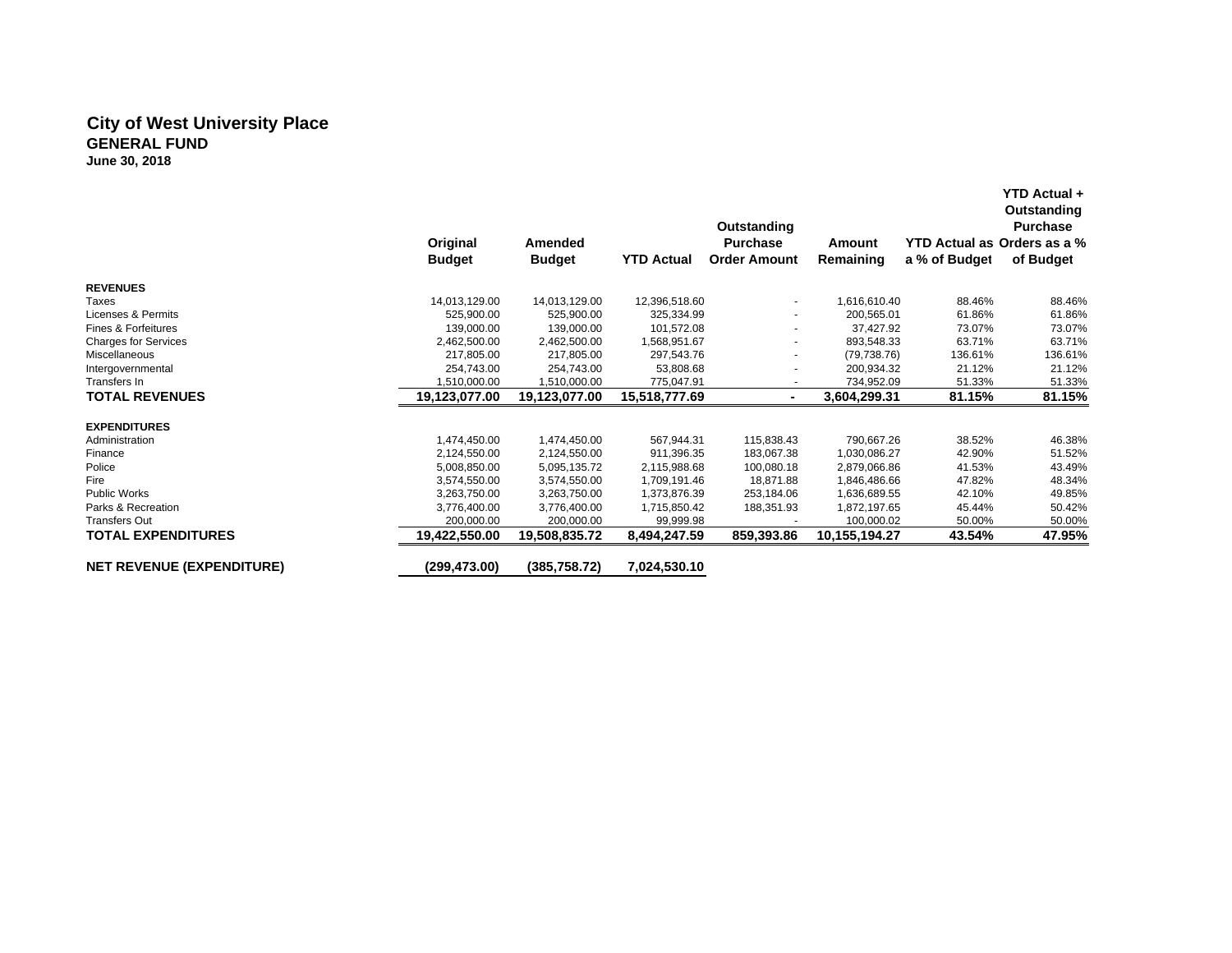# **City of West University Place WATER & SEWER FUND**

**June 30, 2018**

|                                                   | Original<br><b>Budget</b> | Amended<br><b>Budget</b> | <b>YTD Actual</b> | Outstanding<br><b>Purchase</b><br><b>Order Amount</b> | Amount<br>Remaining | a % of Budget | <b>YTD Actual +</b><br>Outstanding<br><b>Purchase</b><br>YTD Actual as Orders as a %<br>of Budget |
|---------------------------------------------------|---------------------------|--------------------------|-------------------|-------------------------------------------------------|---------------------|---------------|---------------------------------------------------------------------------------------------------|
| <b>REVENUES</b>                                   |                           |                          |                   |                                                       |                     |               |                                                                                                   |
| <b>Charges for Services</b>                       | 7,975,000.00              | 7,975,000.00             | 2,908,475.43      |                                                       | 5,066,524.57        | 36.47%        | 36.47%                                                                                            |
| Miscellaneous                                     | 6,885.00                  | 6,885.00                 | 1,591.68          |                                                       | 5,293.32            | 23.12%        | 23.12%                                                                                            |
| <b>Other Financing Sources</b>                    | 29,700.00                 | 29,700.00                | 14,850.00         |                                                       | 14,850.00           | 50.00%        | 50.00%                                                                                            |
| <b>TOTAL REVENUES</b>                             | 8,011,585.00              | 8,011,585.00             | 2,924,917.11      | ۰.                                                    | 5,086,667.89        | 36.51%        | 36.51%                                                                                            |
| <b>EXPENDITURES</b>                               |                           |                          |                   |                                                       |                     |               |                                                                                                   |
| Finance                                           | 257,850.00                | 257,850.00               | 109,432.71        | 22,078.36                                             | 126,338.93          | 42.44%        | 51.00%                                                                                            |
| <b>Public Works</b>                               | 4,334,700.00              | 4,334,700.00             | 1,720,170.38      | 1,240,053.26                                          | 1,374,476.36        | 39.68%        | 68.29%                                                                                            |
| Debt Service                                      |                           |                          |                   |                                                       |                     |               |                                                                                                   |
| Transfer To General Func                          | 1,250,000.00              | 1,250,000.00             | 624,999.98        |                                                       | 625,000.02          | 50.00%        | 50.00%                                                                                            |
| Transfer to City Hall Expansion Construction Fund |                           |                          |                   |                                                       |                     |               |                                                                                                   |
| Transfer to W&S CIP Fund                          | 900,000.00                | 900.000.00               | 450,000.00        |                                                       | 450,000.00          | 50.00%        | 50.00%                                                                                            |
| Transfer to Debt Service Func                     | 1,200,246.00              | 1,200,246.00             | 1,143,108.00      |                                                       | 57,138.00           | 95.24%        | 95.24%                                                                                            |
| <b>TOTAL EXPENDITURES</b>                         | 7,942,796.00              | 7,942,796.00             | 4,047,711.07      | 1,262,131.62                                          | 2,632,953.31        | 50.96%        | 66.85%                                                                                            |
| <b>NET REVENUE (EXPENDITURE)</b>                  | 68,789.00                 | 68,789.00                | (1, 122, 793.96)  |                                                       |                     |               |                                                                                                   |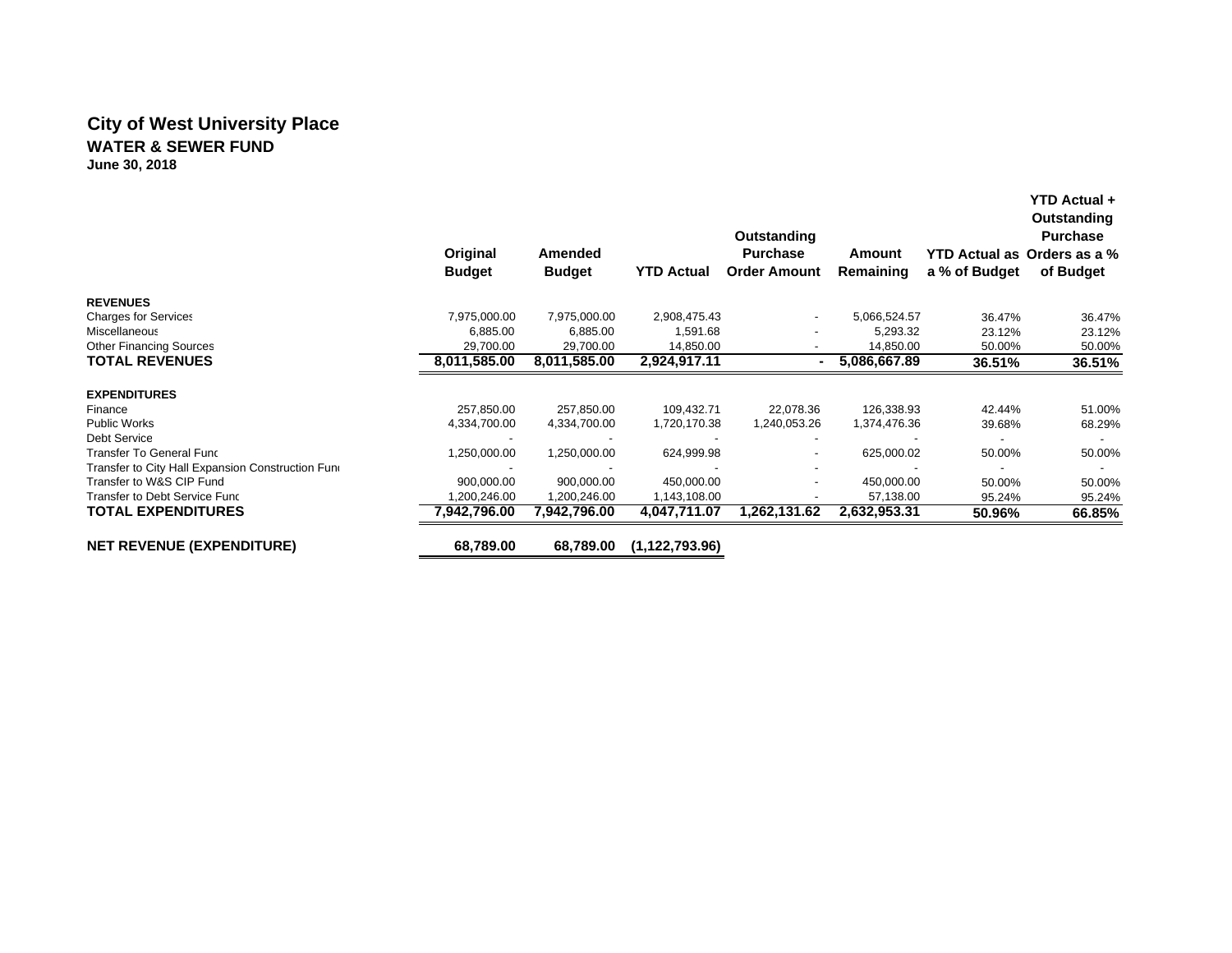### **City of West University Place SOLID WASTE FUNDJune 30, 2018**

|                                  | Original<br><b>Budget</b> | Amended<br><b>Budget</b> | <b>YTD Actual</b> | Outstanding<br><b>Purchase</b><br><b>Order Amount</b> | Amount<br>Remaining | a % of Budget | YTD Actual +<br>Outsanding<br><b>Purchase</b><br>YTD Actual as Orders as a %<br>of Budget |
|----------------------------------|---------------------------|--------------------------|-------------------|-------------------------------------------------------|---------------------|---------------|-------------------------------------------------------------------------------------------|
| <b>REVENUES</b>                  |                           |                          |                   |                                                       |                     |               |                                                                                           |
| Solid Waste Collection           | 1,753,000.00              | 1,753,000.00             | 731,128.63        | $\overline{\phantom{a}}$                              | 1.021.871.37        | 41.71%        | 41.71%                                                                                    |
| Sales of Recyclables             | 3.000.00                  | 3.000.00                 | 242.20            |                                                       | 2.757.80            | 8.07%         | 8.07%                                                                                     |
| Miscellaneous                    | 1,600.00                  | 1,600.00                 | 4,627.97          |                                                       | (3,027.97)          | 289.25%       | 289.25%                                                                                   |
| <b>TOTAL REVENUES</b>            | 1,757,600.00              | 1,757,600.00             | 735,998.80        |                                                       | 1,021,601.20        | 41.88%        | 41.88%                                                                                    |
| <b>EXPENDITURES</b>              |                           |                          |                   |                                                       |                     |               |                                                                                           |
| <b>General Services</b>          | ,233,000.00               | 1,233,000.00             | 588,442.48        | 218,695.02                                            | 425,862.50          | 47.72%        | 65.46%                                                                                    |
| Curbside Recycling               | 290,600.00                | 290,600.00               | 153,347.01        | 101,019.69                                            | 36,233.30           | 52.77%        | 87.53%                                                                                    |
| Curbside Green Waste Recycling   | 203,400.00                | 203,400.00               | 79,126.10         | 54,412.37                                             | 69,861.53           | 38.90%        | 65.65%                                                                                    |
| <b>TOTAL EXPENDITURES</b>        | 1,727,000.00              | 1,727,000.00             | 820,915.59        | 374,127.08                                            | 531,957.33          | 47.53%        | 69.20%                                                                                    |
| <b>NET REVENUE (EXPENDITURE)</b> | 30,600.00                 | 30,600.00                | (84,916.79)       |                                                       |                     |               |                                                                                           |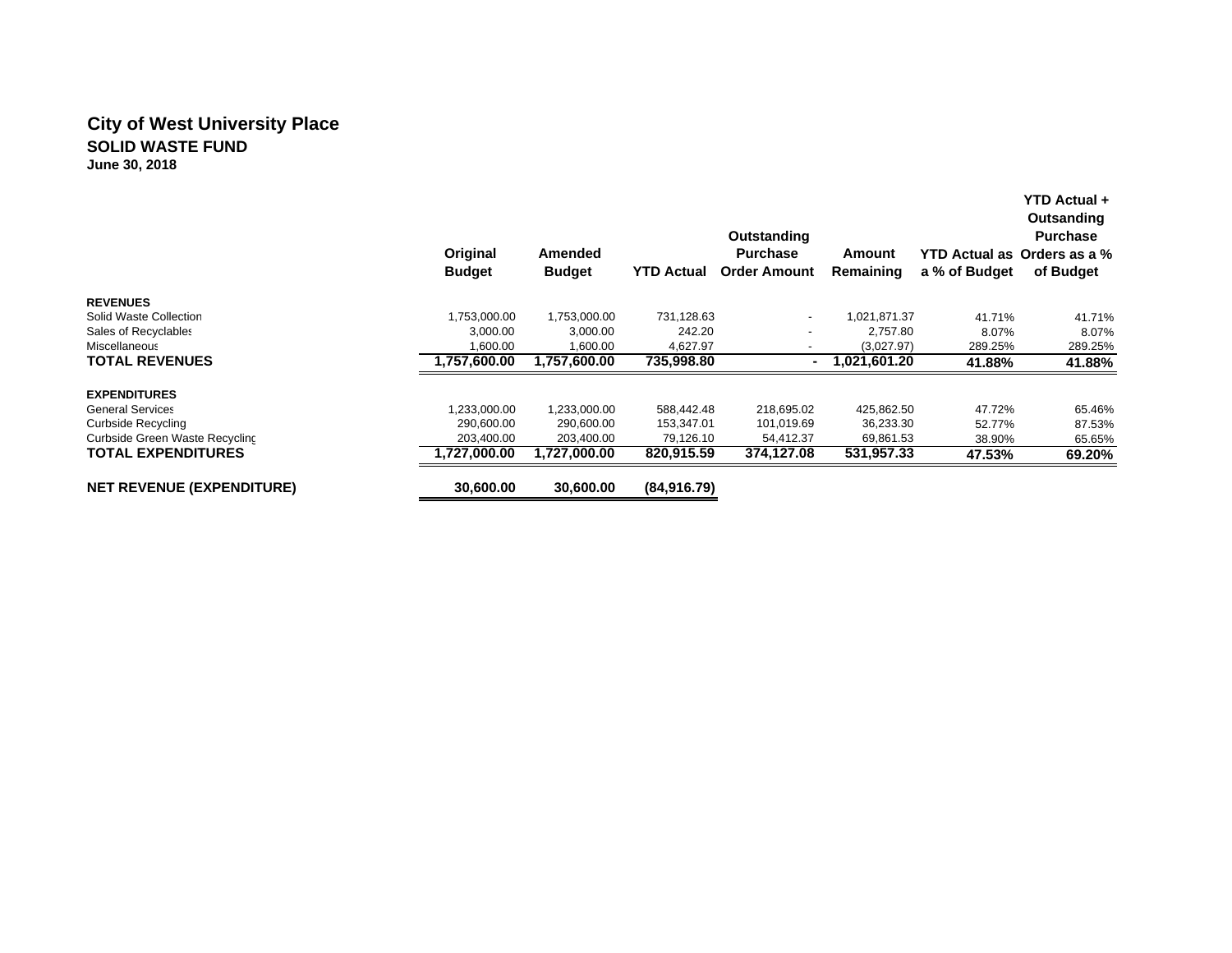# **City of West University Place TECHNOLOGY MANAGEMENT FUNDJune 30, 2018**

|                                           | Original      | Amended       |                   | Outstanding<br><b>Purchase</b> | Amount       |               | Outstanding<br><b>Purchase</b><br>YTD Actual as Orders as a % |
|-------------------------------------------|---------------|---------------|-------------------|--------------------------------|--------------|---------------|---------------------------------------------------------------|
|                                           | <b>Budget</b> | <b>Budget</b> | <b>YTD Actual</b> | <b>Order Amount</b>            | Remaining    | a % of Budget | of Budget                                                     |
| <b>REVENUES</b>                           |               |               |                   |                                |              |               |                                                               |
| <b>TRANSFER FROM GENERAL FUND</b>         | 1,394,100.00  | 1,394,100.00  | 697,050.00        | $\overline{\phantom{a}}$       | 697,050.00   | 50.00%        | 50.00%                                                        |
| TRANSFER FROM WATER & SEWER FUND          | 131,700.00    | 131,700.00    | 65,850.00         | $\overline{\phantom{a}}$       | 65,850.00    | 50.00%        | 50.00%                                                        |
| TRANSFER FROM SOLID WASTE FUND            | 41,400.00     | 41,400.00     | 20,700.00         |                                | 20,700.00    | 50.00%        | 50.00%                                                        |
| <b>EARNINGS ON INVESTMENTS</b>            | 1,000.00      | 1,000.00      | 2,292.53          | $\overline{\phantom{a}}$       | (1, 292.53)  | 229.25%       | 229.25%                                                       |
| <b>TOTAL REVENUES</b>                     | 1,568,200.00  | 1,568,200.00  | 785,892.53        | $\blacksquare$                 | 782,307.47   | 50.11%        | 50.11%                                                        |
| <b>EXPENDITURES</b>                       |               |               |                   |                                |              |               |                                                               |
| <b>PERSONNEL</b>                          | 583,400.00    | 583,400.00    | 258,412.48        | $\overline{\phantom{a}}$       | 324,987.52   | 44.29%        | 44.29%                                                        |
| <b>EQUIPMENT MAINTENANCE</b>              | 20,000.00     | 20,000.00     | 12,122.85         |                                | 7.877.15     | 60.61%        | 60.61%                                                        |
| HARDWARE & SOFTWARE MAINTENANCE CONTRACTS | 537,873.00    | 537,873.00    | 321,680.74        | 239,539.89                     | (23, 347.63) | 59.81%        | 104.34%                                                       |
| TELE-COMMUNICATIONS & DATA & RADIO        | 264,120.00    | 264,120.00    | 81,591.55         | 71,811.18                      | 110,717.27   | 30.89%        | 58.08%                                                        |
| <b>CONSULTANTS</b>                        | 15,000.00     | 15,000.00     | 780.25            |                                | 14,219.75    | 5.20%         | 5.20%                                                         |
| <b>TRAVEL &amp; TRAINING</b>              | 12,800.00     | 12,800.00     | 5,046.09          |                                | 7,753.91     | 39.42%        | 39.42%                                                        |
| <b>HIGH TECHNOLOGY REPLACEMENTS</b>       | 90,000.00     | 90,000.00     | 2,177.90          | 24,314.54                      | 63,507.56    | 2.42%         | 29.44%                                                        |
| <b>TOTAL EXPENDITURES</b>                 | 1,523,193.00  | 1,523,193.00  | 681,811.86        | 335,665.61                     | 505,715.53   | 44.76%        | 66.80%                                                        |
| <b>NET REVENUE (EXPENDITURE)</b>          | 45,007.00     | 45,007.00     | 104,080.67        |                                |              |               |                                                               |

**YTD Actual +**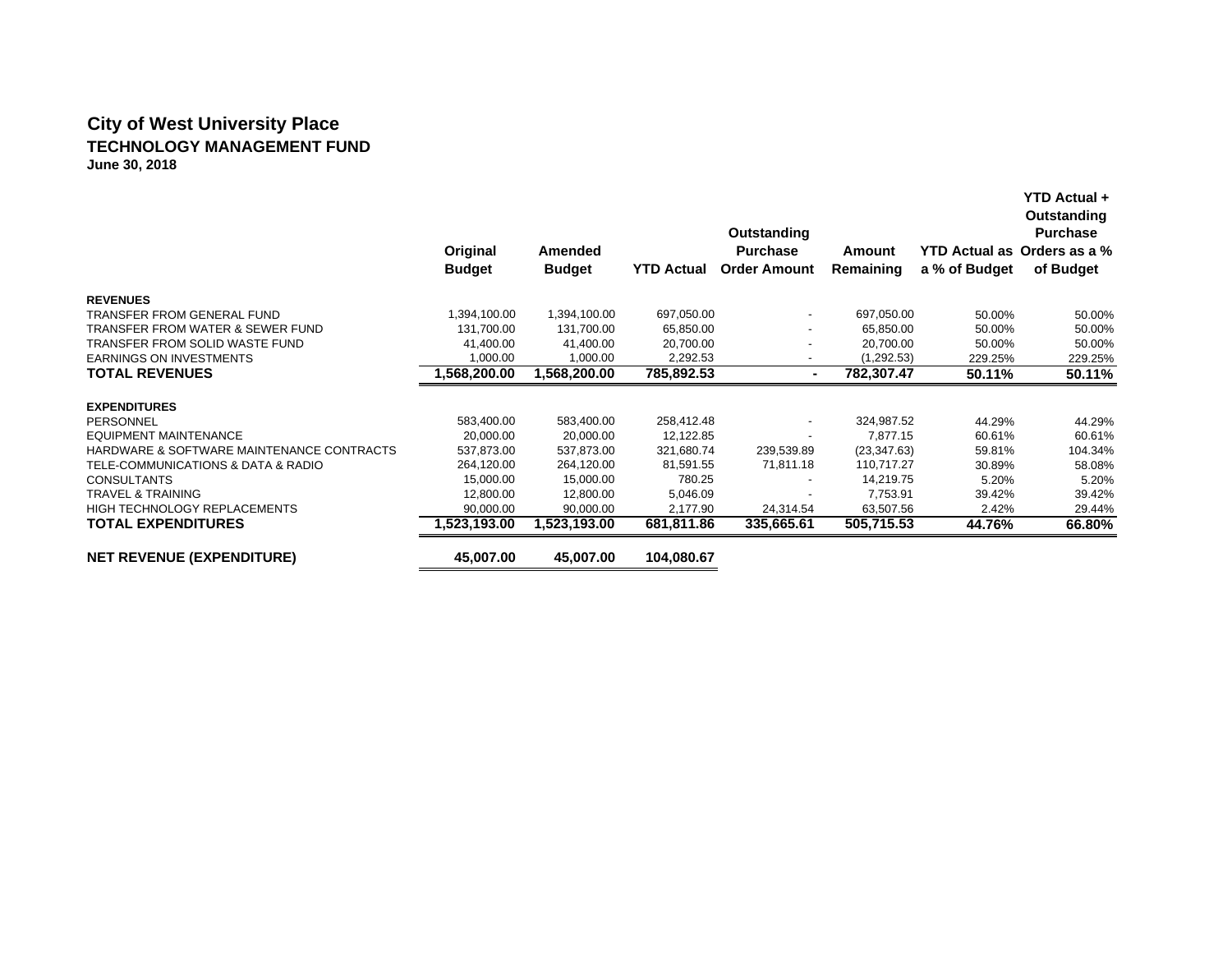### **City of West University Place VEHICLE REPLACEMENT FUNDJune 30, 2018**

|                                  |               |                |                   | Outstanding              |            |               | Outstanding<br><b>Purchase</b> |
|----------------------------------|---------------|----------------|-------------------|--------------------------|------------|---------------|--------------------------------|
|                                  | Original      | <b>Amended</b> |                   | <b>Purchase</b>          | Amount     |               | YTD Actual as Orders as a %    |
|                                  | <b>Budget</b> | <b>Budget</b>  | <b>YTD Actual</b> | <b>Order Amount</b>      | Remaining  | a % of Budget | of Budget                      |
| <b>REVENUES</b>                  |               |                |                   |                          |            |               |                                |
| TRANSFER FROM GENERAL FUND       | 390,300.00    | 390,300.00     | 195,150.00        | $\blacksquare$           | 195,150.00 | 50.00%        | 50.00%                         |
| TRANSFER FROM WATER & SEWER FUND | 87,000.00     | 87,000.00      | 43,500.00         | $\overline{\phantom{a}}$ | 43,500.00  | 50.00%        | 50.00%                         |
| TRANSFER FROM SOLID WASTE FUND   | 217,000.00    | 217,000.00     | 108,500.02        | $\overline{\phantom{a}}$ | 108,499.98 | 50.00%        | 50.00%                         |
| SALE OF CITY PROPERTY            |               |                | (875.00)          |                          | 875.00     |               |                                |
| <b>EARNINGS ON INVESTMENTS</b>   | 12,500.00     | 12,500.00      | 18,457.92         | $\overline{\phantom{a}}$ | (5,957.92) | 147.66%       | 147.66%                        |
| <b>TOTAL REVENUES</b>            | 706.800.00    | 706.800.00     | 364.732.94        |                          | 342.067.06 | 51.60%        | 51.60%                         |
| <b>EXPENDITURES</b>              |               |                |                   |                          |            |               |                                |
| <b>AUTOMOBILES</b>               | 147,000.00    | 147,000.00     | 99,486.46         | 30,394.89                | 17,118.65  | 67.68%        | 88.35%                         |
| <b>TRUCKS</b>                    | 630,000.00    | 630,000.00     | 17,000.67         | 428,970.59               | 184,028.74 | 2.70%         | 70.79%                         |
| <b>OTHER EQUIPMENT</b>           | 5,000.00      | 5,000.00       |                   |                          | 5,000.00   | $0.00\%$      | 0.00%                          |
| <b>TOTAL EXPENDITURES</b>        | 782,000.00    | 782,000.00     | 116.487.13        | 459,365.48               | 206,147.39 | 14.90%        | 73.64%                         |
| <b>NET REVENUE (EXPENDITURE)</b> | (75, 200.00)  | (75, 200.00)   | 248.245.81        |                          |            |               |                                |

**YTD Actual +**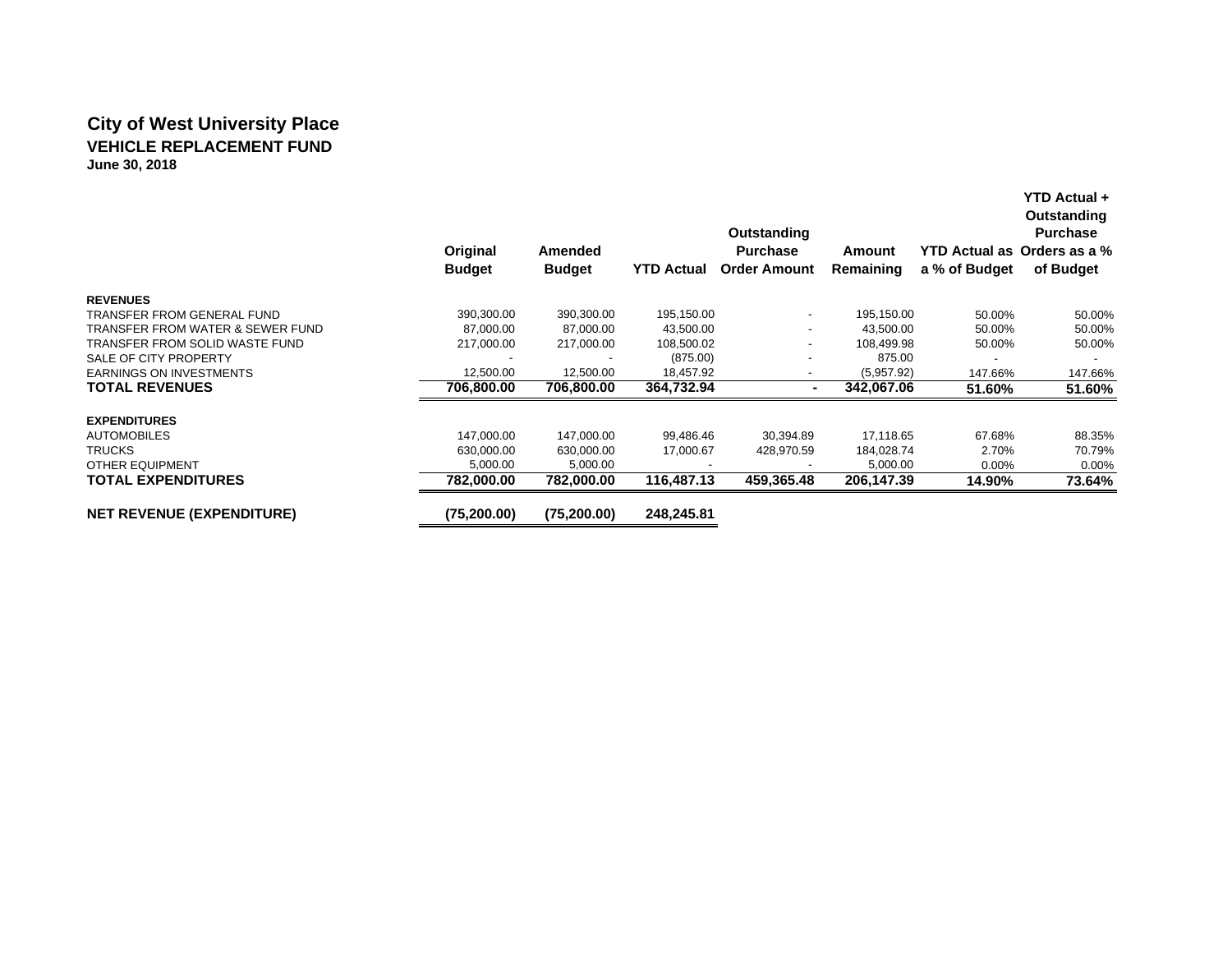### **City of West University Place EQUIPMENT REPLACEMENT FUNDJune 30, 2018**

|                                  | Original<br><b>Budget</b> | <b>Amended</b><br><b>Budget</b> | <b>YTD Actual</b> | Outstanding<br><b>Purchase</b><br><b>Order Amount</b> | Amount<br>Remaining | a % of Budget | <b>YTD Actual +</b><br>Outstanding<br><b>Purchase</b><br>YTD Actual as Orders as a %<br>of Budget |
|----------------------------------|---------------------------|---------------------------------|-------------------|-------------------------------------------------------|---------------------|---------------|---------------------------------------------------------------------------------------------------|
| <b>REVENUES</b>                  |                           |                                 |                   |                                                       |                     |               |                                                                                                   |
| TRANSFER FROM GENERAL FUND       | 653,500.00                | 653,500.00                      | 326,750.02        |                                                       | 326,749.98          | 50.00%        | 50.00%                                                                                            |
| SALE OF CITY PROPERTY            |                           |                                 | 2,100.00          |                                                       | (2,100.00)          |               |                                                                                                   |
| <b>EARNINGS ON INVESTMENTS</b>   | 4,100.00                  | 4,100.00                        | 15,260.41         |                                                       | (11, 160.41)        | 372.21%       | 372.21%                                                                                           |
| <b>MISCELLANEOUS</b>             |                           |                                 | 2,837.47          |                                                       | (2,837.47)          |               |                                                                                                   |
| <b>TOTAL REVENUES</b>            | 657,600.00                | 657,600.00                      | 346,947.90        |                                                       | 310,652.10          | 52.76%        | 52.76%                                                                                            |
| <b>EXPENDITURES</b>              |                           |                                 |                   |                                                       |                     |               |                                                                                                   |
| <b>OTHER EQUIPMENT</b>           | 439,100.00                | 439,100.00                      | 49,017.94         | 7,867.00                                              | 382,215.06          | 11.16%        | 12.95%                                                                                            |
| <b>TOTAL EXPENDITURES</b>        | 439,100.00                | 439,100.00                      | 49,017.94         | 7,867.00                                              | 382,215.06          | 11.16%        | 12.95%                                                                                            |
| <b>NET REVENUE (EXPENDITURE)</b> | 218,500.00                | 218.500.00                      | 297,929.96        |                                                       |                     |               |                                                                                                   |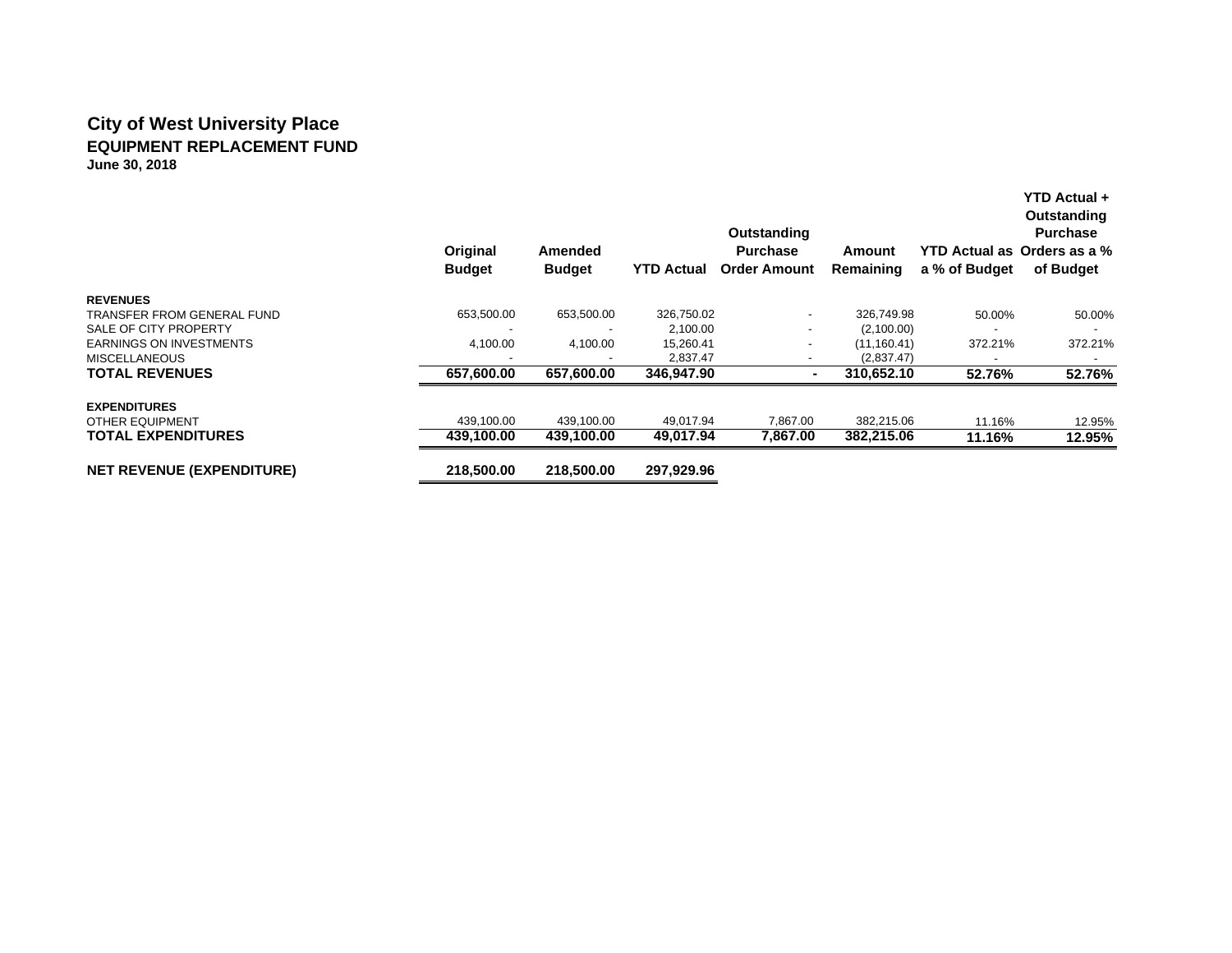# **City of West University Place EMPLOYEE BENEFIT FUND**

**June 30, 2018**

|                             | Original<br><b>Budget</b> | Amended<br><b>Budget</b> | <b>YTD Actual</b> | Outstanding<br><b>Purchase</b><br><b>Order Amount</b> | Amount<br>Remaining | a % of Budget            | YTD Actual +<br>Outstanding<br><b>Purchase</b><br>YTD Actual as Orders as a %<br>of Budget |
|-----------------------------|---------------------------|--------------------------|-------------------|-------------------------------------------------------|---------------------|--------------------------|--------------------------------------------------------------------------------------------|
| <b>REVENUES</b>             |                           |                          |                   |                                                       |                     |                          |                                                                                            |
| <b>Charges for Services</b> | 2,608,400.00              | 2,608,400.00             | 1,043,126.56      | $\overline{\phantom{a}}$                              | 1,565,273.44        | 39.99%                   | 39.99%                                                                                     |
| Miscellaneous               | 3,000.00                  | 3,000.00                 | 8,101.85          | $\overline{\phantom{a}}$                              | (5, 101.85)         | 270.06%                  | 270.06%                                                                                    |
| Transfers In                |                           |                          |                   |                                                       |                     | $\overline{\phantom{a}}$ | $\overline{\phantom{0}}$                                                                   |
| <b>TOTAL REVENUES</b>       | 2,611,400.00              | 2,611,400.00             | 1,051,228.41      | $\sim$                                                | 1,560,171.59        | 40.26%                   | 40.26%                                                                                     |
| <b>EXPENDITURES</b>         |                           |                          |                   |                                                       |                     |                          |                                                                                            |
| <b>Personnel Services</b>   | 2,640,800.00              | 2,640,800.00             | 1,176,186.04      | 743.25                                                | 1,463,870.71        | 44.54%                   | 44.57%                                                                                     |
| <b>Services</b>             | 20,000.00                 | 20.000.00                | 1,000.00          |                                                       | 19,000.00           | 5.00%                    | 5.00%                                                                                      |
| <b>Transfers Out</b>        | 29,700.00                 | 29,700.00                | 14,850.00         | ٠                                                     | 14,850.00           | 50.00%                   | 50.00%                                                                                     |
| <b>TOTAL EXPENDITURES</b>   | 2.690.500.00              | 2,690,500.00             | 1,192,036.04      | 743.25                                                | 1,497,720.71        | 44.31%                   | 44.33%                                                                                     |
| <b>NET REVENUE</b>          | (79, 100.00)              | (79, 100.00)             | (140.807.63)      |                                                       |                     |                          |                                                                                            |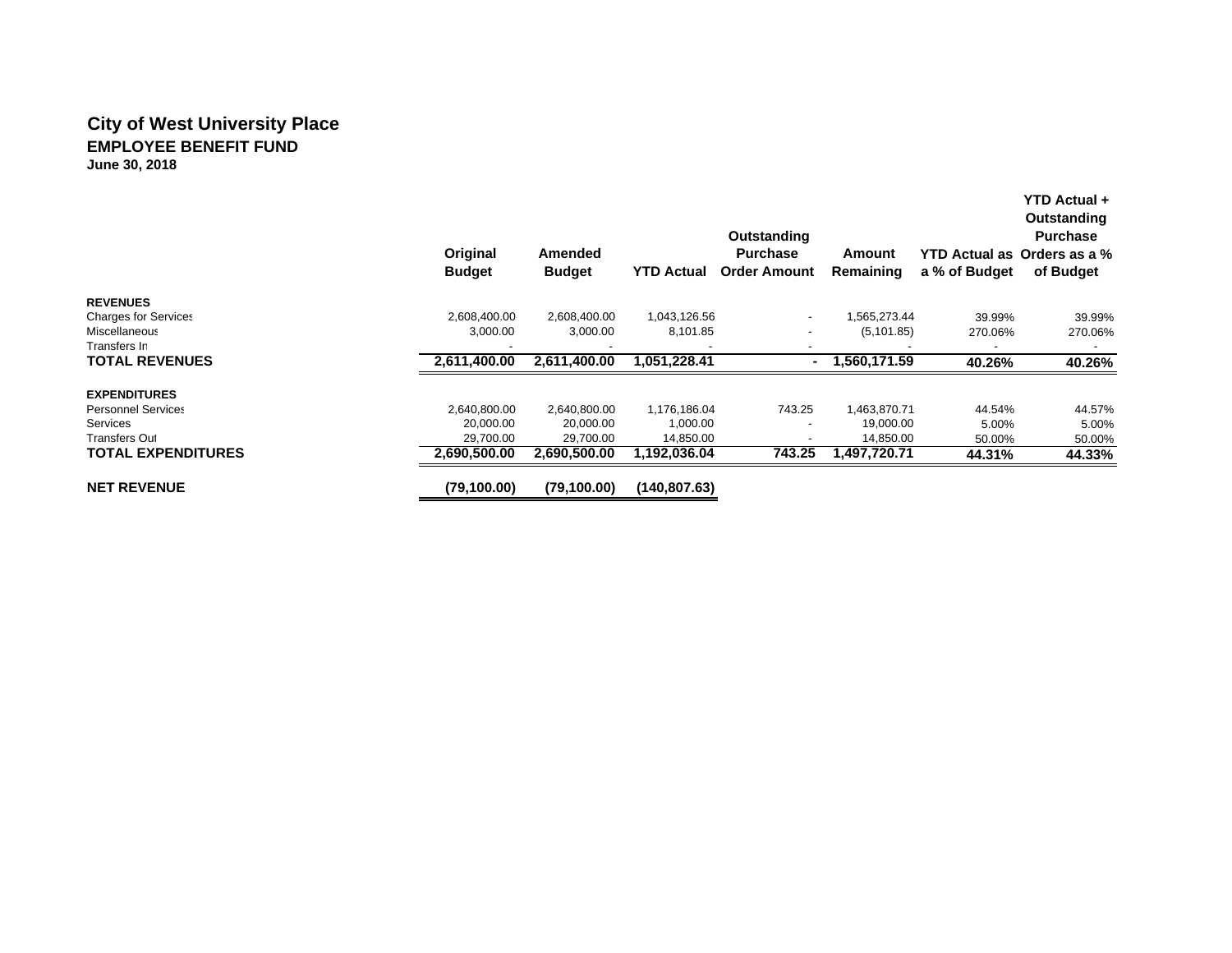### **City of West University Place DEBT SERVICE FUNDJune 30, 2018**

|                                    | Original<br><b>Budget</b> | Amended<br><b>Budget</b> | <b>YTD Actual</b> | Outstanding<br><b>Purchase</b><br><b>Order Amount</b> | Amount<br>Remaining | a % of Budget | YTD Actual +<br>Outstanding<br><b>Purchase</b><br>YTD Actual as Orders as a %<br>of Budget |
|------------------------------------|---------------------------|--------------------------|-------------------|-------------------------------------------------------|---------------------|---------------|--------------------------------------------------------------------------------------------|
| <b>REVENUES</b>                    |                           |                          |                   |                                                       |                     |               |                                                                                            |
| <b>CURRENT YEAR PROPERTY TAXES</b> | 7,597,488.00              | 7,597,488.00             | 7,478,339.13      | $\overline{\phantom{a}}$                              | 119,148.87          | 98.43%        | 98.43%                                                                                     |
| PRIOR YEAR PROPERTY TAXES          | 15,600.00                 | 15,600.00                | 13,887.16         | $\overline{\phantom{a}}$                              | 1,712.84            | 89.02%        | 89.02%                                                                                     |
| PENALTY AND INTEREST               | 33,300.00                 | 33,300.00                | 17,638.49         |                                                       | 15.661.51           | 52.97%        | 52.97%                                                                                     |
| <b>EARNINGS ON INVESTMENTS</b>     | 3,400.00                  | 3,400.00                 | 7,520.43          | $\overline{\phantom{a}}$                              | (4, 120.43)         | 221.19%       | 221.19%                                                                                    |
| TRANSFER FROM WATER & SEWER FUND   | 1,200,246.00              | 1,200,246.00             | 1,143,108.00      | $\overline{\phantom{a}}$                              | 57,138.00           | 95.24%        | 95.24%                                                                                     |
| <b>TOTAL REVENUES</b>              | 8,850,034.00              | 8,850,034.00             | 8,660,493.21      |                                                       | 189,540.79          | 97.86%        | 97.86%                                                                                     |
| <b>EXPENDITURES</b>                |                           |                          |                   |                                                       |                     |               |                                                                                            |
| <b>BOND PRINCIPAL</b>              | 7,770,000.00              | 7,770,000.00             | 7,770,000.00      |                                                       |                     | 100.00%       | 100.00%                                                                                    |
| <b>INTEREST ON BONDS</b>           | 1.063.783.00              | 1,063,783.00             | 562,201.23        | $\overline{\phantom{a}}$                              | 501,581.77          | 52.85%        | 52.85%                                                                                     |
| <b>FISCAL AGENT FEES</b>           | 16,250.00                 | 16,250.00                | 6,250.00          | $\overline{\phantom{a}}$                              | 10,000.00           | 38.46%        | 38.46%                                                                                     |
| <b>TOTAL EXPENDITURES</b>          | 8.850.033.00              | 8.850.033.00             | 8,338,451.23      | н.                                                    | 511,581.77          | 94.22%        | 94.22%                                                                                     |
| <b>NET REVENUE (EXPENDITURE)</b>   | 1.00                      | 1.00                     | 322,041.98        |                                                       |                     |               |                                                                                            |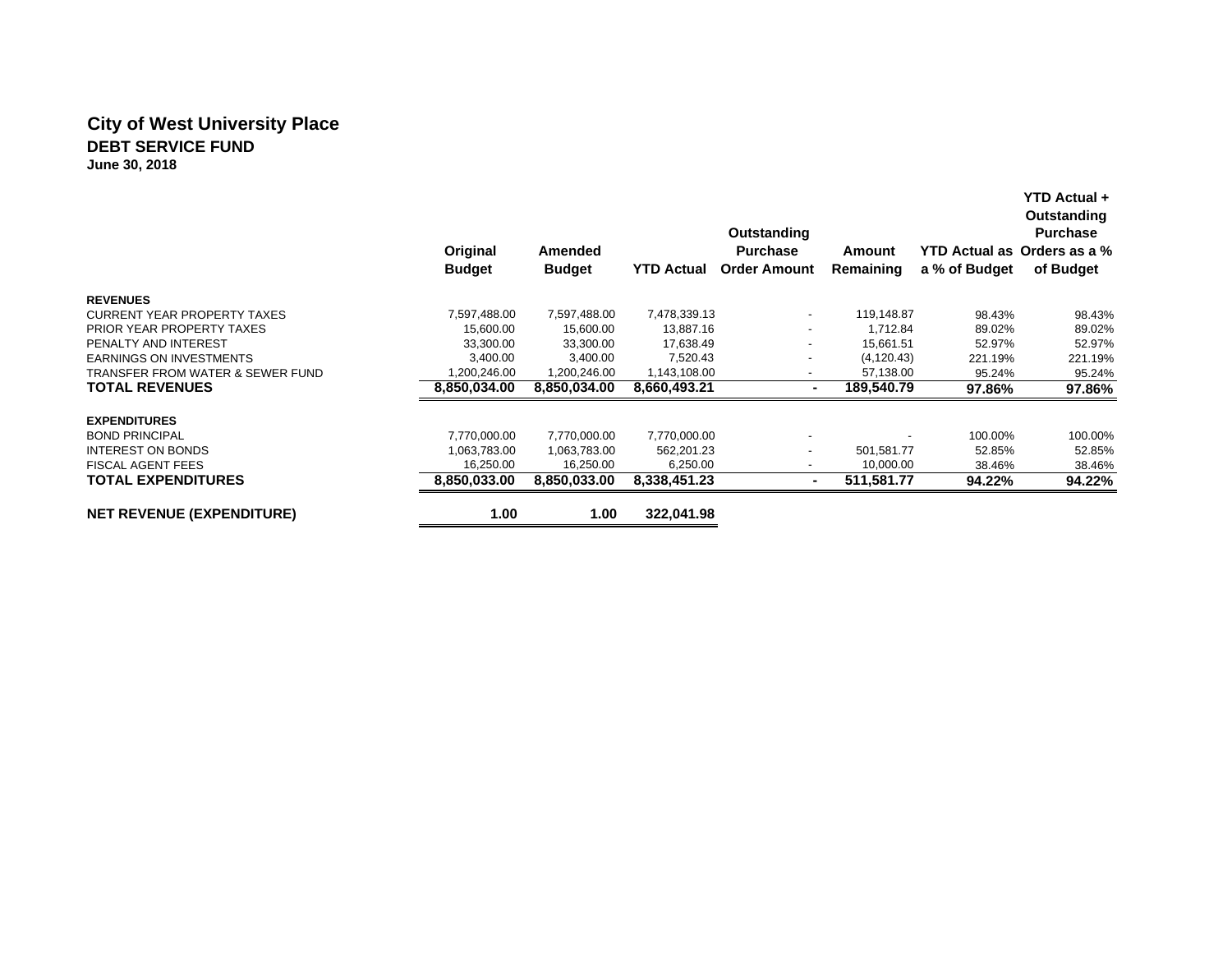### **City of West University Place CAPITAL PROJECTS FUNDJune 30, 2018**

|                                    | Original<br><b>Budget</b> | Amended<br><b>Budget</b> | <b>YTD Actual</b> | Outstanding<br><b>Purchase</b><br><b>Order Amount</b> | Amount<br>Remaining | a % of Budget | <b>YTD Actual +</b><br>Outstanding<br><b>Purchase</b><br>YTD actual as Orders as a %<br>of Budget |
|------------------------------------|---------------------------|--------------------------|-------------------|-------------------------------------------------------|---------------------|---------------|---------------------------------------------------------------------------------------------------|
| <b>REVENUES</b>                    |                           |                          |                   |                                                       |                     |               |                                                                                                   |
| <b>EARNINGS ON INVESTMENTS</b>     | 4,000.00                  | 4.000.00                 | 3,190.48          |                                                       | 809.52              | 79.76%        | 79.76%                                                                                            |
| TRANSFER FROM GENERAL FUND         | 200,000.00                | 200,000.00               | 99,999.98         | $\overline{\phantom{a}}$                              | 100,000.02          | 50.00%        | 50.00%                                                                                            |
| TRANSFER FROM CAPITAL RESERVE FUND | 649,505.00                | 649,505.00               | 324,752.48        |                                                       | 324,752.52          | 50.00%        | 50.00%                                                                                            |
| <b>FUTURE BOND PROCEEDS</b>        | 675,000.00                | 675,000.00               |                   | $\overline{\phantom{a}}$                              | 675,000.00          | $0.00\%$      | $0.00\%$                                                                                          |
| <b>TOTAL REVENUES</b>              | 1,528,505.00              | 1.528.505.00             | 427,942.94        |                                                       | 1,100,562.06        | 28.00%        | 28.00%                                                                                            |
| <b>EXPENDITURES</b>                |                           |                          |                   |                                                       |                     |               |                                                                                                   |
| <b>TECHNOLOGY PROJECTS</b>         |                           |                          |                   | 401,600.00                                            | (401,600.00)        | $0.00\%$      |                                                                                                   |
| OTHER CONSTRUCTION COSTS           | ,418,000.00               | 1,423,380.36             | 2,747.27          | 4,695.59                                              | 1,415,937.50        | 0.19%         | 0.52%                                                                                             |
| <b>TOTAL EXPENDITURES</b>          | 1,418,000.00              | 1,423,380.36             | 2,747.27          | 406,295.59                                            | 1,014,337.50        | 0.19%         | 28.74%                                                                                            |
| <b>NET REVENUE (EXPENDITURE)</b>   | 110,505.00                | 105,124.64               | 425,195.67        |                                                       |                     |               |                                                                                                   |
|                                    |                           |                          |                   |                                                       |                     |               |                                                                                                   |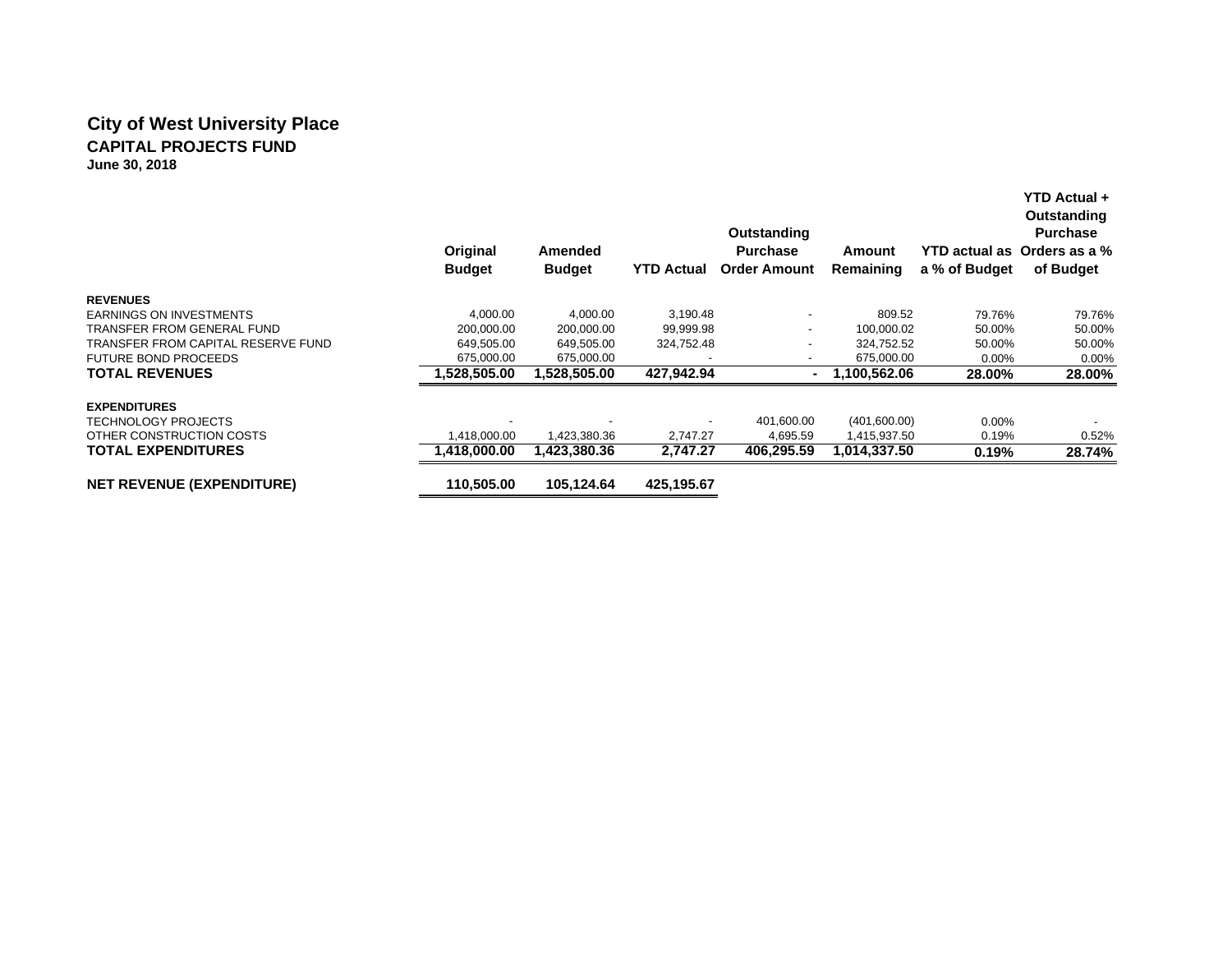#### **City of West University Place TRANSPORTATION IMPROVEMENT FUND June 30, 2018**

|                                  | Original<br><b>Budget</b> | Amended<br><b>Budget</b> | <b>YTD Actual</b> | Outstanding<br><b>Purchase</b><br>Order<br>Amount | Amount<br>Remaining | <b>YTD Actual</b><br>as a % of<br><b>Budget</b> | <b>YTD Actual +</b><br>Outstanding<br><b>Purchase</b><br>Orders as a<br>% of Budget |
|----------------------------------|---------------------------|--------------------------|-------------------|---------------------------------------------------|---------------------|-------------------------------------------------|-------------------------------------------------------------------------------------|
| <b>REVENUES</b>                  |                           |                          |                   |                                                   |                     |                                                 |                                                                                     |
| FEDERAL GRANT                    | 1,120,000.00              | 1,120,000.00             |                   | $\overline{\phantom{0}}$                          | 1,120,000.00        | $0.00\%$                                        | $0.00\%$                                                                            |
| <b>EARNINGS ON INVESTMENTS</b>   | 5,000.00                  | 5,000.00                 | 12,528.62         |                                                   | (7,528.62)          | 250.57%                                         | 250.57%                                                                             |
| TRANSFER FROM METRO GRANT FUND   | 732,000.00                | 732,000.00               | 366,000.00        |                                                   | 366,000.00          | 50.00%                                          | 50.00%                                                                              |
| <b>TOTAL REVENUES</b>            | 1,857,000.00              | 1,857,000.00             | 378,528.62        | ۰                                                 | 1,478,471.38        | 20.38%                                          | 20.38%                                                                              |
| <b>EXPENDITURES</b>              |                           |                          |                   |                                                   |                     |                                                 |                                                                                     |
| PROFESSIONAL SERVICES            |                           | 127.161.00               | 113,405.84        | 13,755.16                                         |                     | 89.18%                                          | 100.00%                                                                             |
| OTHER CONSTRUCTION COSTS         | 2,974,000.00              | 2,974,000.00             |                   |                                                   | 2,974,000.00        | 0.00%                                           | $0.00\%$                                                                            |
| <b>TOTAL EXPENDITURES</b>        | 2,974,000.00              | 3,101,161.00             | 113,405.84        | 13,755.16                                         | 2,974,000.00        | 3.66%                                           | 4.10%                                                                               |
| <b>NET REVENUE (EXPENDITURE)</b> | (1, 117, 000.00)          | (1,244,161.00)           | 265,122.78        |                                                   |                     |                                                 |                                                                                     |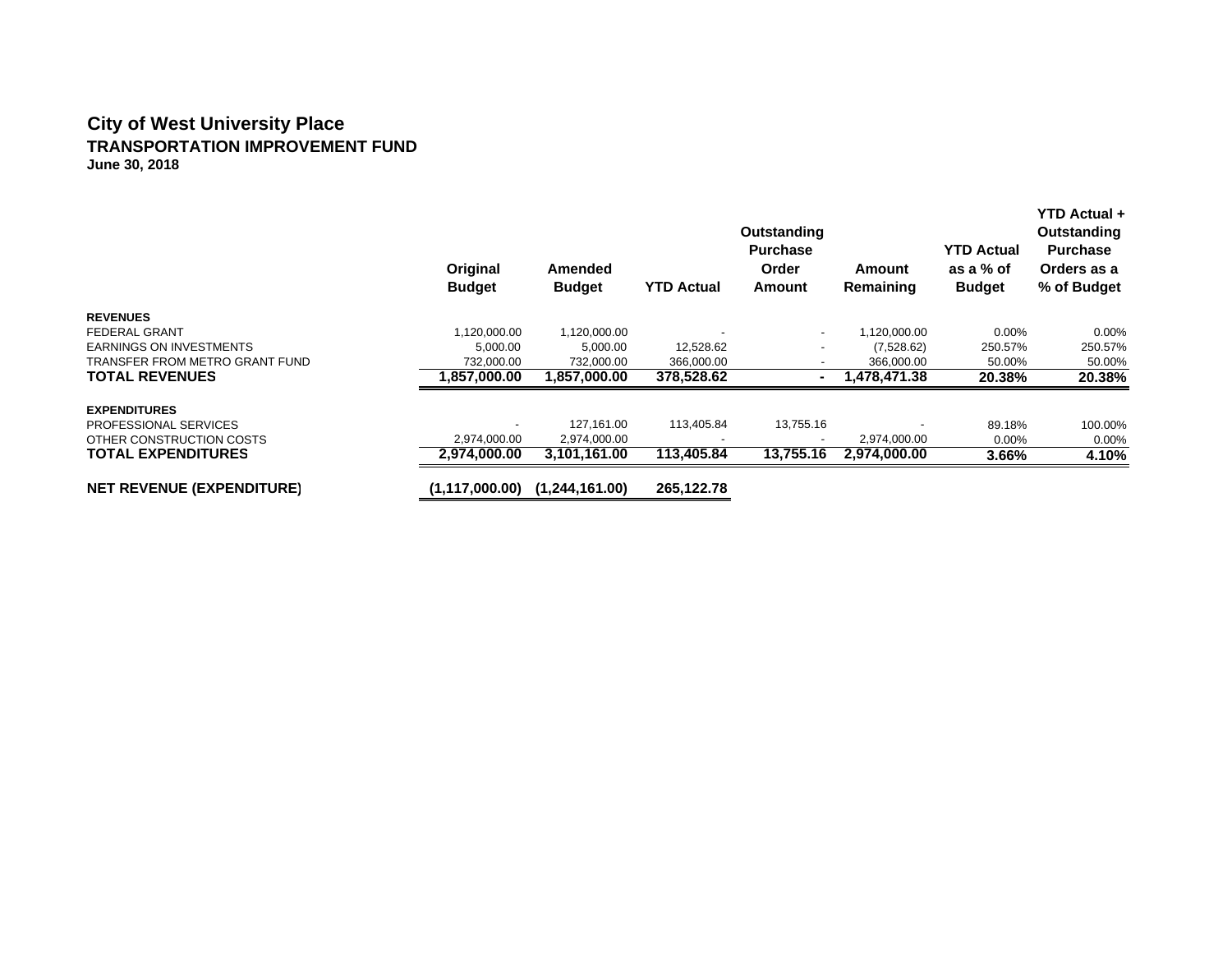### **City of West University Place WATER & SEWER CAPITAL FUNDJune 30, 2018**

|                                             | Original<br><b>Budget</b> | <b>Amended</b><br><b>Budget</b> | <b>YTD Actual</b> | Outstanding<br><b>Purchase</b><br><b>Order Amount</b> | Amount<br>Remaining | YTD Actual as Orders as a %<br>a % of Budget | <b>YTD Actual +</b><br>Outstanding<br><b>Purchase</b><br>of Budget |
|---------------------------------------------|---------------------------|---------------------------------|-------------------|-------------------------------------------------------|---------------------|----------------------------------------------|--------------------------------------------------------------------|
| <b>REVENUES</b>                             |                           |                                 |                   |                                                       |                     |                                              |                                                                    |
| <b>EARNINGS ON INVESTMENTS</b>              | 12,000.00                 | 12.000.00                       | 11,169.42         |                                                       | 830.58              | 93.08%                                       | 93.08%                                                             |
| <b>TRANSFER FROM WATER &amp; SEWER FUND</b> | 900,000.00                | 900,000.00                      | 450,000.00        | -                                                     | 450,000.00          | 50.00%                                       | 50.00%                                                             |
| <b>TOTAL REVENUES</b>                       | 912.000.00                | 912,000.00                      | 461,169.42        |                                                       | 450,830.58          | 50.57%                                       | 50.57%                                                             |
| <b>EXPENDITURES</b>                         |                           |                                 |                   |                                                       |                     |                                              |                                                                    |
| PROFESSIONAL SERVICES                       |                           | 19.818.46                       | 10.531.45         | 9,287.01                                              |                     | 53.14%                                       | 100.00%                                                            |
| OTHER CONSTRUCTION COSTS                    | 755,000.00                | 755,000.00                      | 152,364.20        | 57,065.80                                             | 545,570.00          | 20.18%                                       | 27.74%                                                             |
| <b>TOTAL EXPENDITURES</b>                   | 755.000.00                | 774.818.46                      | 162,895.65        | 66,352.81                                             | 545,570.00          | 21.02%                                       | 29.59%                                                             |
| <b>NET REVENUE (EXPENDITURE)</b>            | 157,000.00                | 137.181.54                      | 298.273.77        |                                                       |                     |                                              |                                                                    |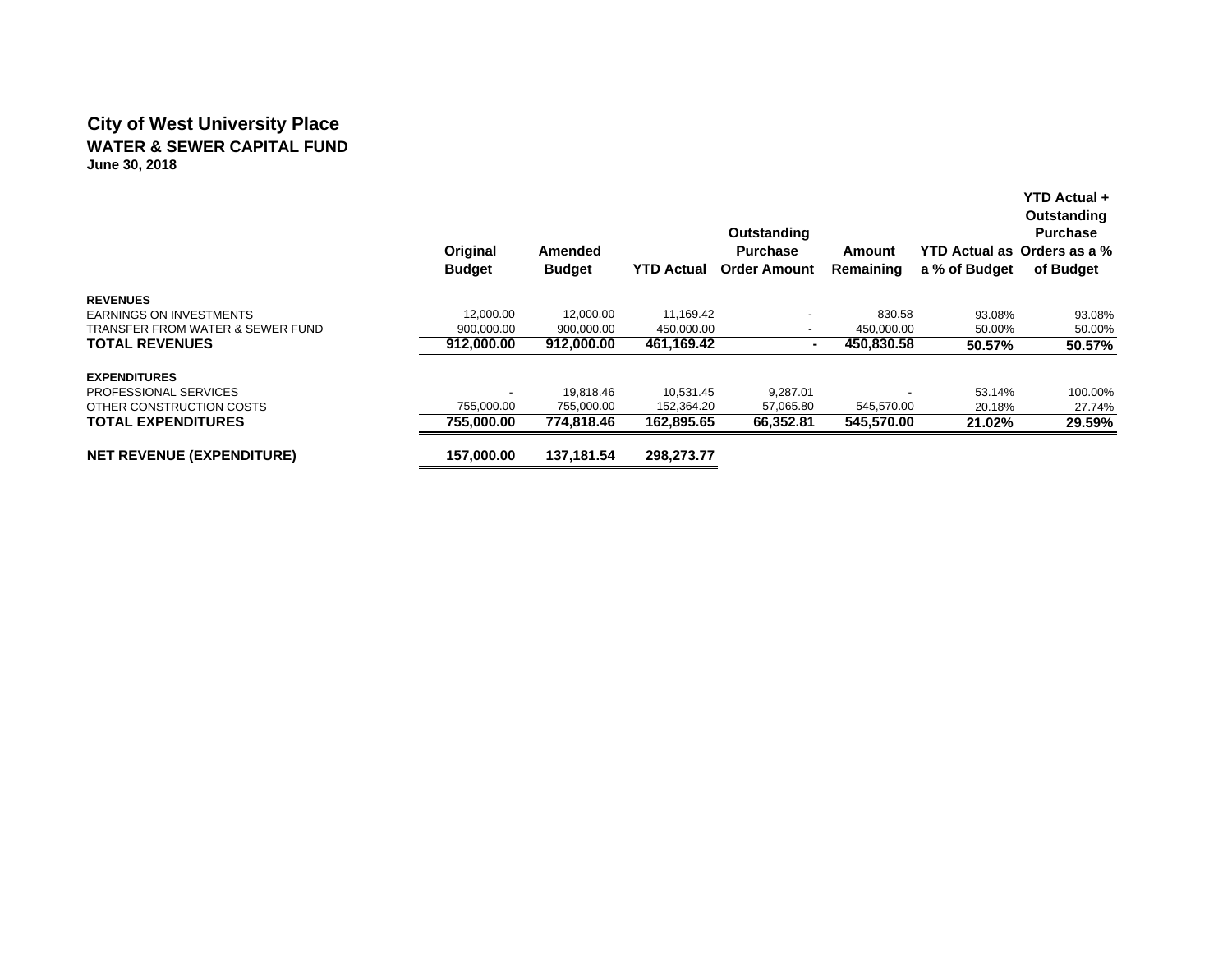#### **City of West University Place SPECIAL REVENUE FUNDS June 30, 2018**

|                                                                                           | Original<br><b>Budget</b> | Amended<br><b>Budget</b> | <b>YTD Actual</b>        | Outstanding<br><b>Purchase</b><br><b>Order Amount</b> | <b>Amount</b><br>Remaining | a % of Budget    | <b>YTD Actual +</b><br>Outstanding<br><b>Purchase</b><br>YTD Actual as Orders as a %<br>of Budget |
|-------------------------------------------------------------------------------------------|---------------------------|--------------------------|--------------------------|-------------------------------------------------------|----------------------------|------------------|---------------------------------------------------------------------------------------------------|
| <b>PARKS DONATIONS FUND</b>                                                               |                           |                          |                          |                                                       |                            |                  |                                                                                                   |
| <b>TOTAL REVENUES</b><br><b>TOTAL EXPENDITURES</b>                                        | 43,600.00<br>146,900.00   | 43,600.00<br>166,817.50  | 8,839.22<br>47,695.09    | 22,815.42                                             | 34,760.78<br>96,306.99     | 20.27%<br>28.59% | 20.27%<br>42.27%                                                                                  |
| <b>NET REVENUE (EXPENDITURE)</b>                                                          | (103, 300.00)             | (123, 217.50)            | (38, 855.87)             | (22, 815.42)                                          | (61, 546.21)               | 31.53%           | 50.05%                                                                                            |
| <b>FRIENDS OF WEST U PARKS FUND</b><br><b>TOTAL REVENUES</b><br><b>TOTAL EXPENDITURES</b> | 500,000.00<br>500,000.00  | 500,000.00<br>500,000.00 | 4.71                     | 336,665.00                                            | 499,995.29<br>163,335.00   | 0.00%<br>0.00%   | 0.00%<br>67.33%                                                                                   |
| <b>NET REVENUE (EXPENDITURE)</b>                                                          | $\blacksquare$            | $\blacksquare$           | 4.71                     | (336, 665.00)                                         | 336,660.29                 | $\blacksquare$   | $\blacksquare$                                                                                    |
| <b>COURT TECHNOLOGY FUND</b><br><b>TOTAL REVENUES</b><br><b>TOTAL EXPENDITURES</b>        | 5,000.00                  | 5,000.00                 | 4,069.55                 |                                                       | 930.45                     | 81.39%           | 81.39%                                                                                            |
| <b>NET REVENUE (EXPENDITURE)</b>                                                          | 5,000.00                  | 5,000.00                 | 4,069.55                 | $\blacksquare$                                        | 930.45                     | 81.39%           | 81.39%                                                                                            |
| <b>TREE REPLACEMENT FUND</b><br><b>TOTAL REVENUES</b><br><b>TOTAL EXPENDITURES</b>        | 40,900.00<br>33,000.00    | 40,900.00<br>33,000.00   | 11,695.38<br>1,457.03    | 32,269.91                                             | 29,204.62<br>(726.94)      | 28.60%<br>4.42%  | 28.60%<br>102.20%                                                                                 |
| <b>NET REVENUE (EXPENDITURE)</b>                                                          | 7.900.00                  | 7.900.00                 | 10.238.35                | (32, 269.91)                                          | 29.931.56                  | 129.60%          | $-278.88%$                                                                                        |
| <b>COURT BUILDING SECURITY FUND</b><br><b>TOTAL REVENUES</b><br><b>TOTAL EXPENDITURES</b> | 4,650.00<br>15,000.00     | 4,650.00<br>15,000.00    | 3,351.09<br>3,121.40     |                                                       | 1,298.91<br>11,878.60      | 72.07%<br>20.81% | 72.07%<br>20.81%                                                                                  |
| <b>NET REVENUE (EXPENDITURE)</b>                                                          | (10, 350.00)              | (10, 350.00)             | 229.69                   | $\blacksquare$                                        | (10,579.69)                | $-2.22%$         | $-2.22%$                                                                                          |
| <b>METRO GENERAL MOBILITY FUND</b><br><b>TOTAL REVENUES</b><br><b>TOTAL EXPENDITURES</b>  | 568,650.00<br>732,000.00  | 568,650.00<br>732,000.00 | 185,058.51<br>366,000.00 | $\sim$                                                | 383,591.49<br>366,000.00   | 32.54%<br>50.00% | 32.54%<br>50.00%                                                                                  |
| <b>NET REVENUE (EXPENDITURE)</b>                                                          | (163, 350.00)             | (163, 350.00)            | (180, 941.49)            |                                                       | 17,591.49                  | 110.77%          | 110.77%                                                                                           |